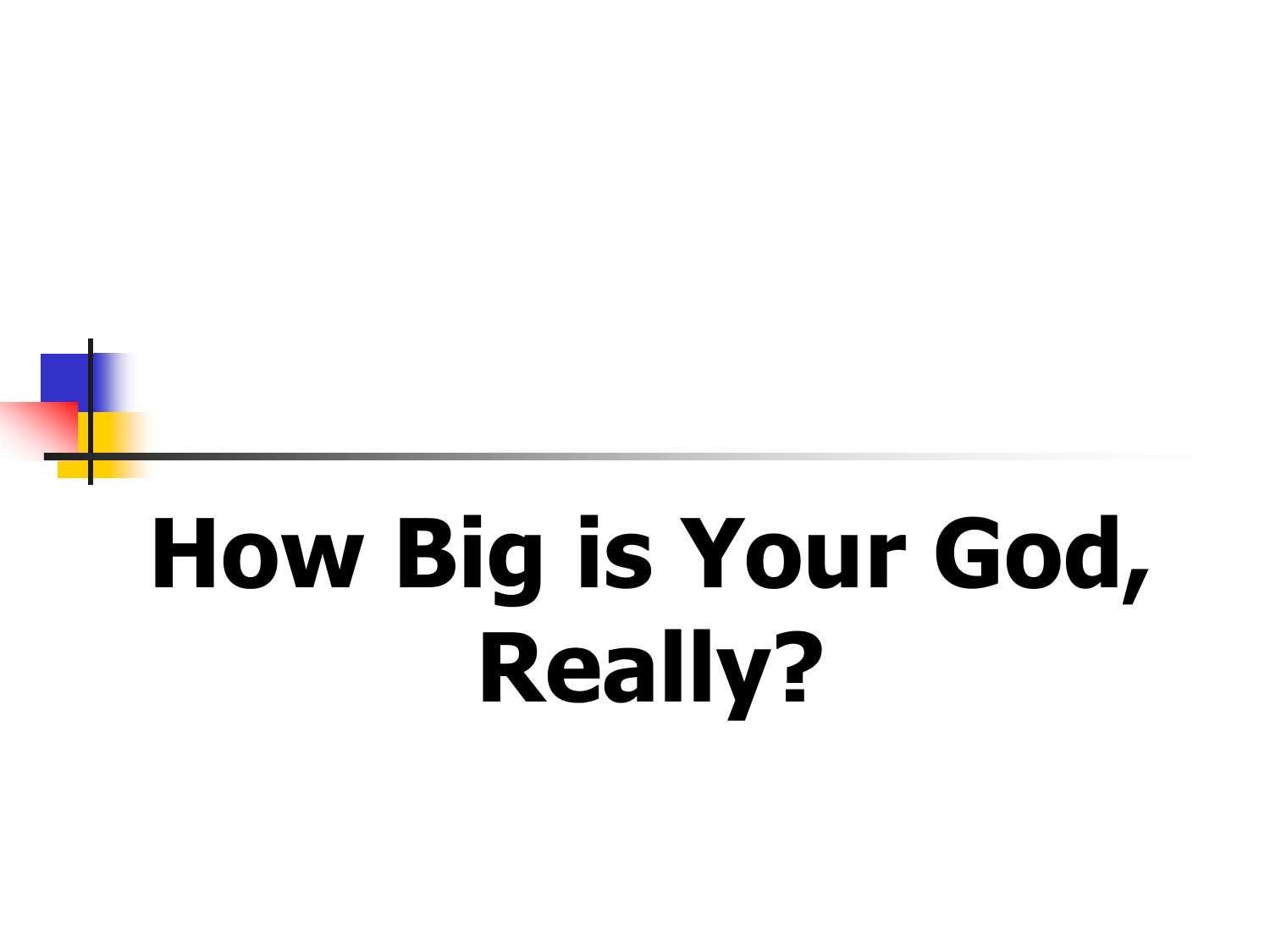

#### **John Bertram Phillips**





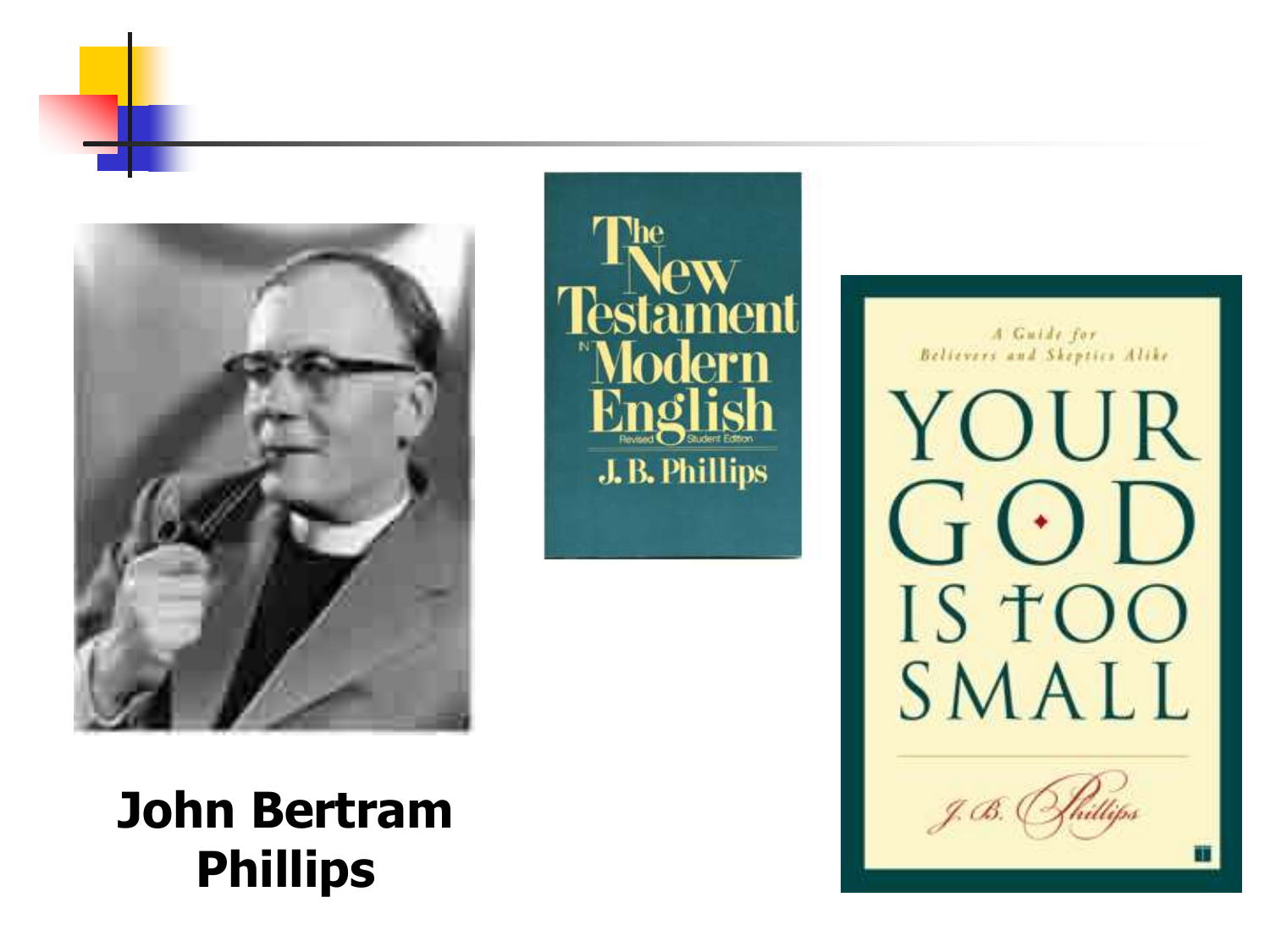#### Previously In the Book of Acts

- <sup>8</sup> **but you will receive POWER when the Holy Spirit has come upon you;**
- and **you shall be My witnesses both in Jerusalem, and in all Judea and Samaria, and even to the remotest part of the earth."**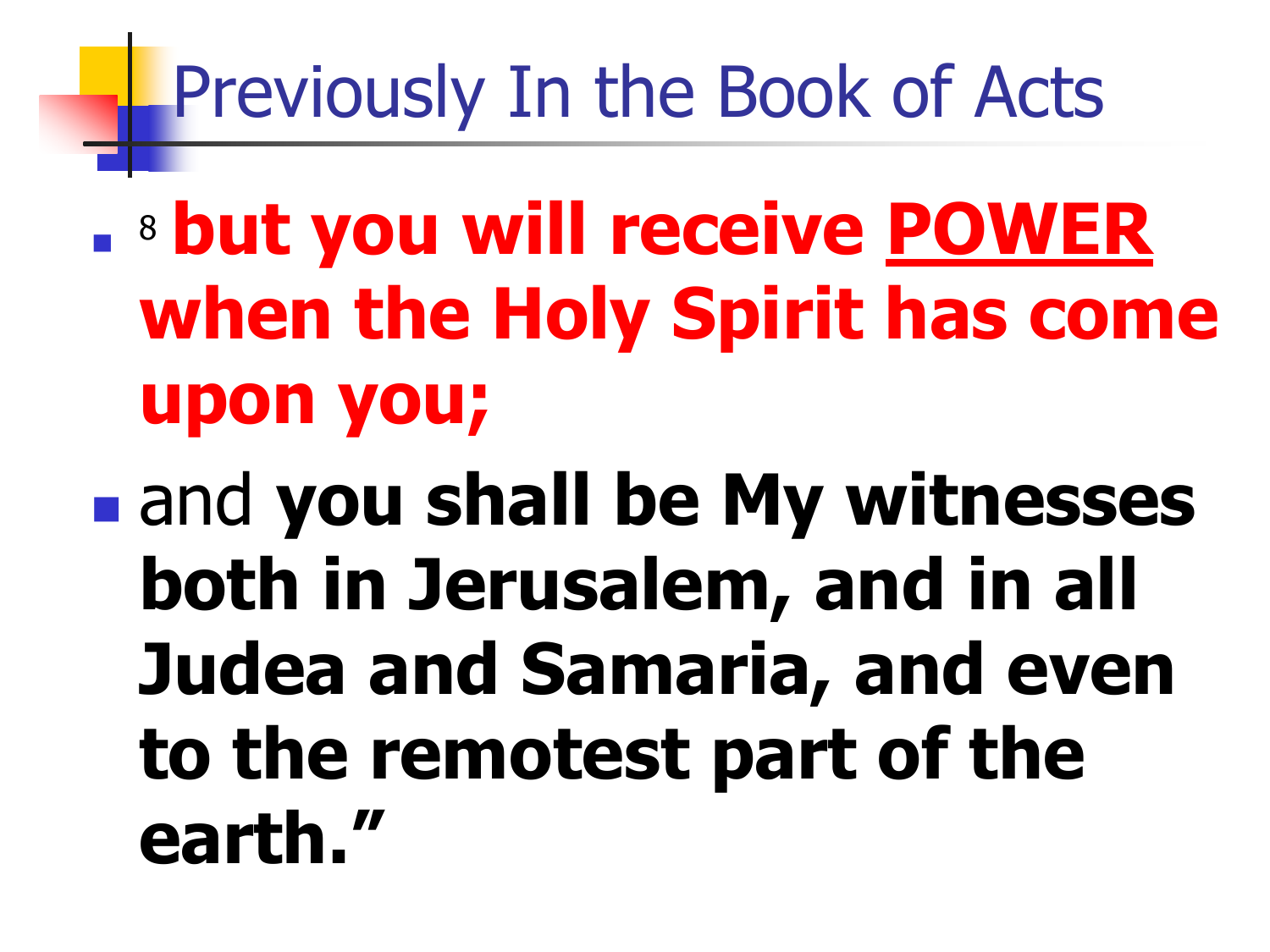#### Which Means ….

The Holy Spirit will give you the ability to tell what you have experienced - with miraculous results!!!!!!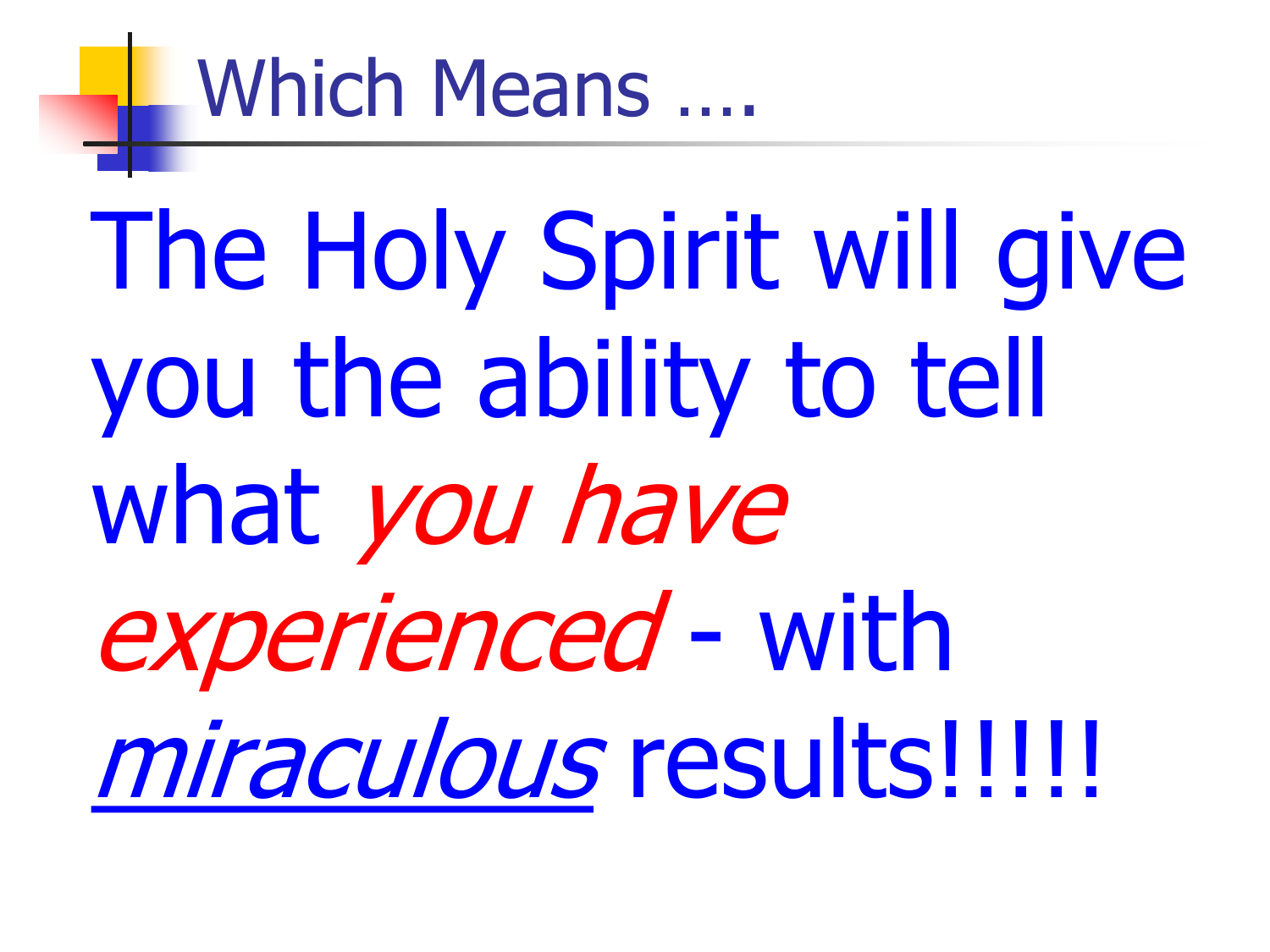#### Here is the Promise

<sup>37</sup> Now when they heard *this*, they were pierced to the heart, and said to Peter and the rest of the apostles, "Brethren, what shall we do?"

■ <sup>38</sup> Peter *said* to them, "**Repent**, and each of you **be baptized in the name of Jesus Christ for the forgiveness of your sins**; and **you will receive the gift of the Holy Spirit**.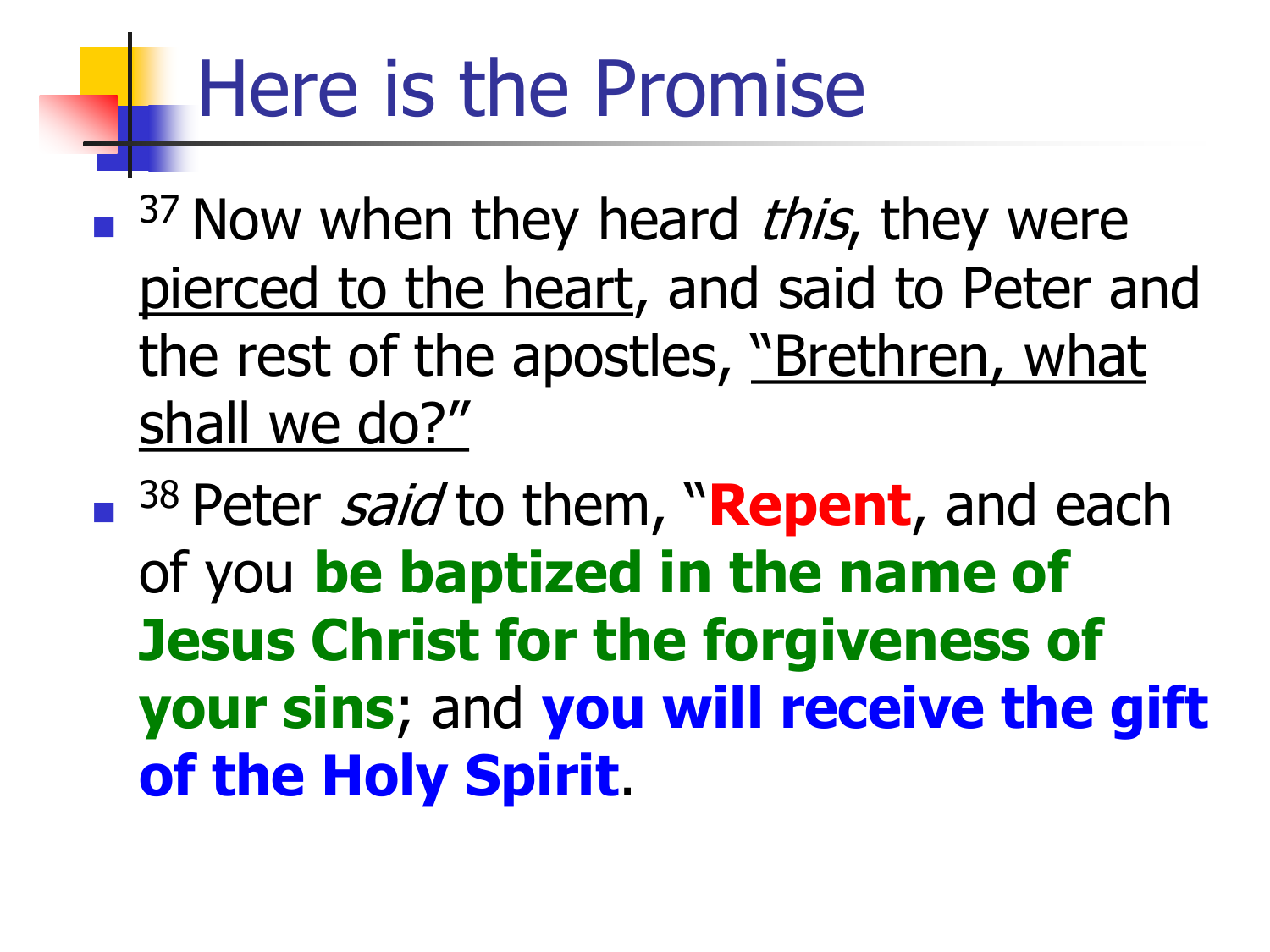### The First Sermon …

- Was about surrendering to the Power and Presence of the Holy Spirit – WHY
- **Because Christianity is about Relationship,** not religion
- **If is about our weakness being swallowed** up in His Power
- $\blacksquare$  It is about miraculous, mind-blowing, life changing Power and Presence of God invading the world, changing lives and changing the world as a result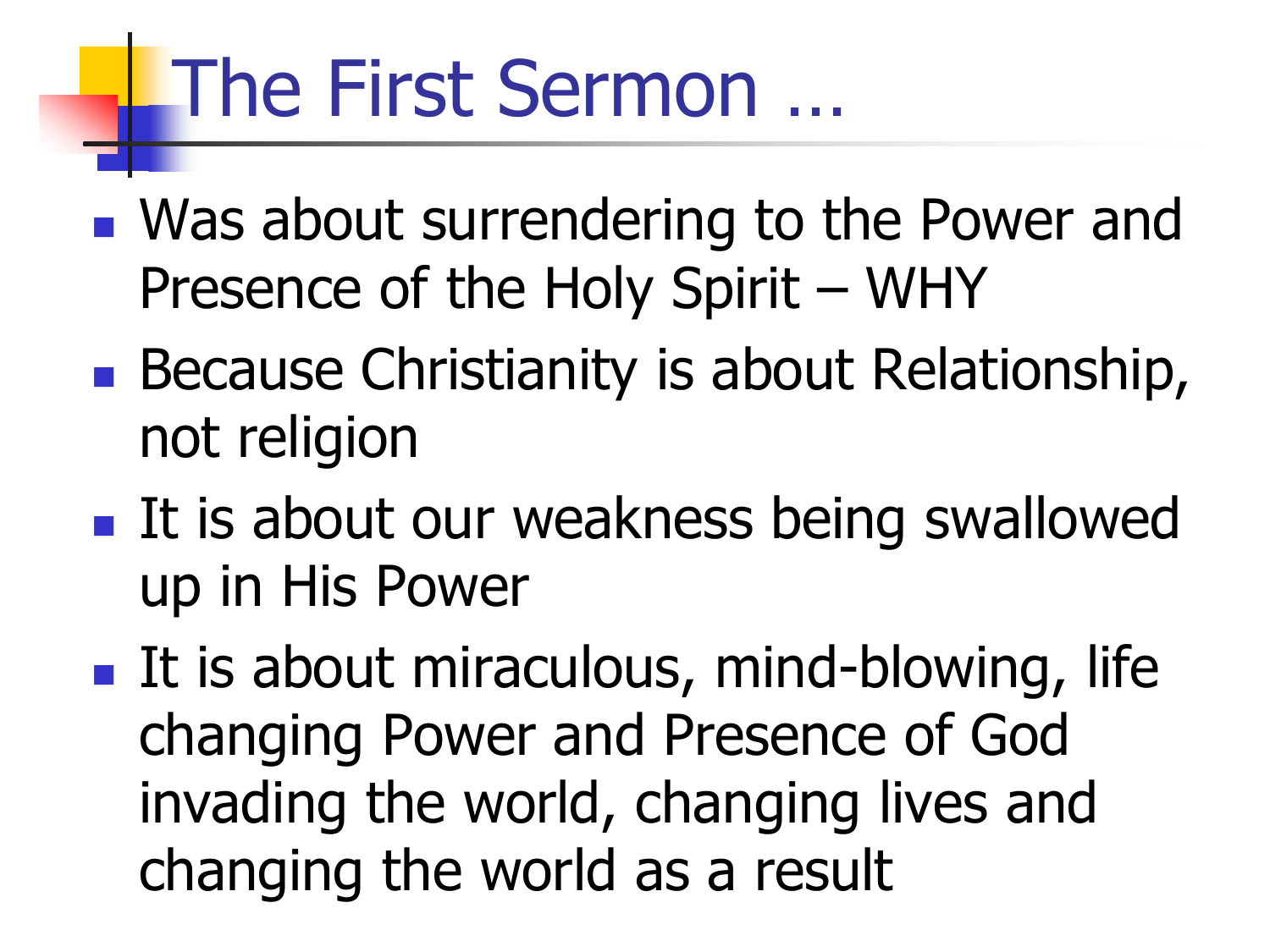# And Then THAT Happened

■ <sup>40</sup> And with many other words he solemnly testified and kept on exhorting them, saying, "Be saved from this **perverse (skolios)** generation!"

<sup>41</sup> So then, those who had received his word were baptized; and that day there were added about **three thousand souls.**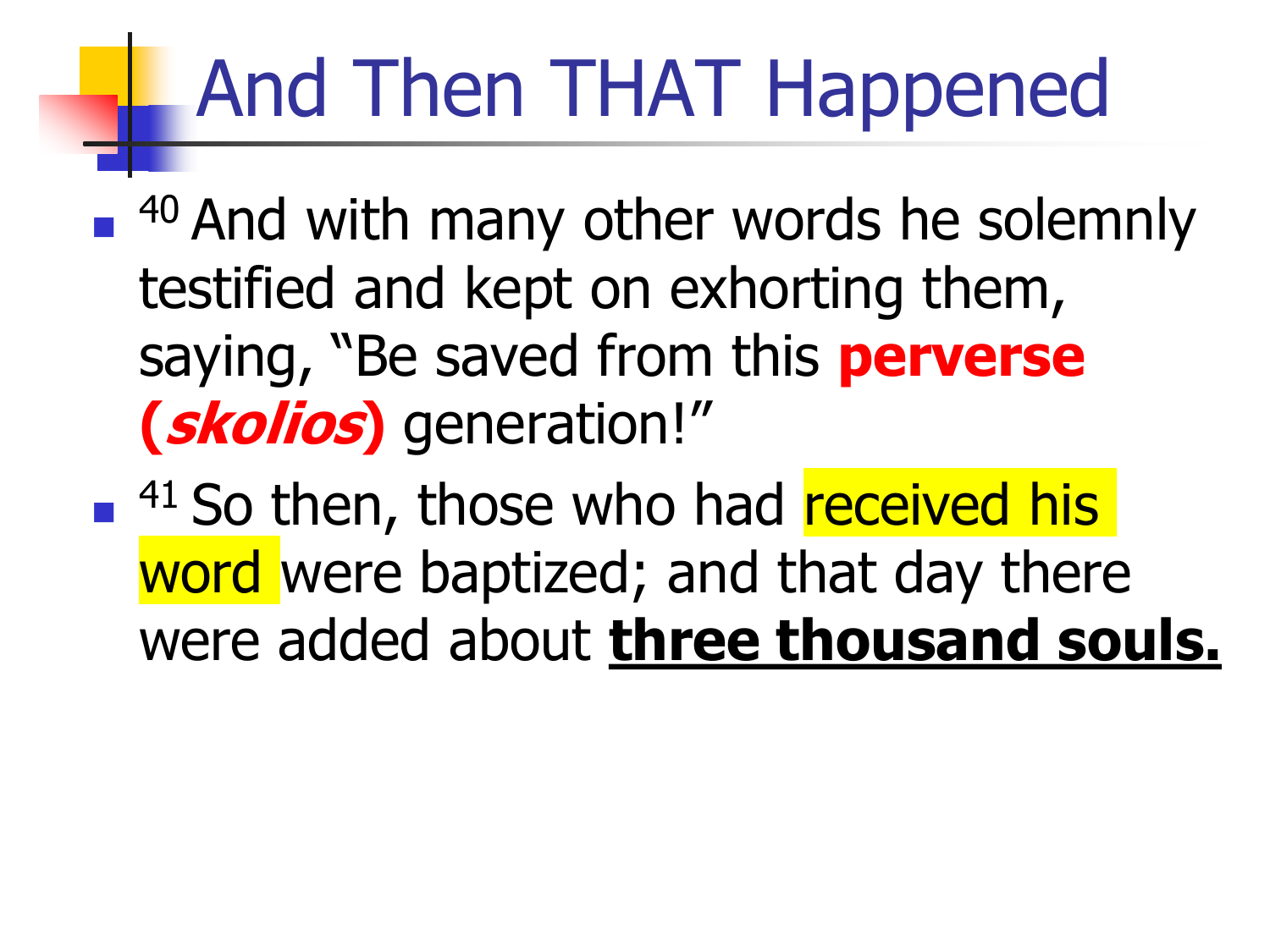#### Now What?!?!

#### ■ <sup>42</sup> They were continually devoting themselves to:

- **the apostles' teaching**
- and to fellowship,
- **to the breaking of bread**
- and **laol**to prayer.

**The ONLY NT Church Blueprint for life** in the Body of Christ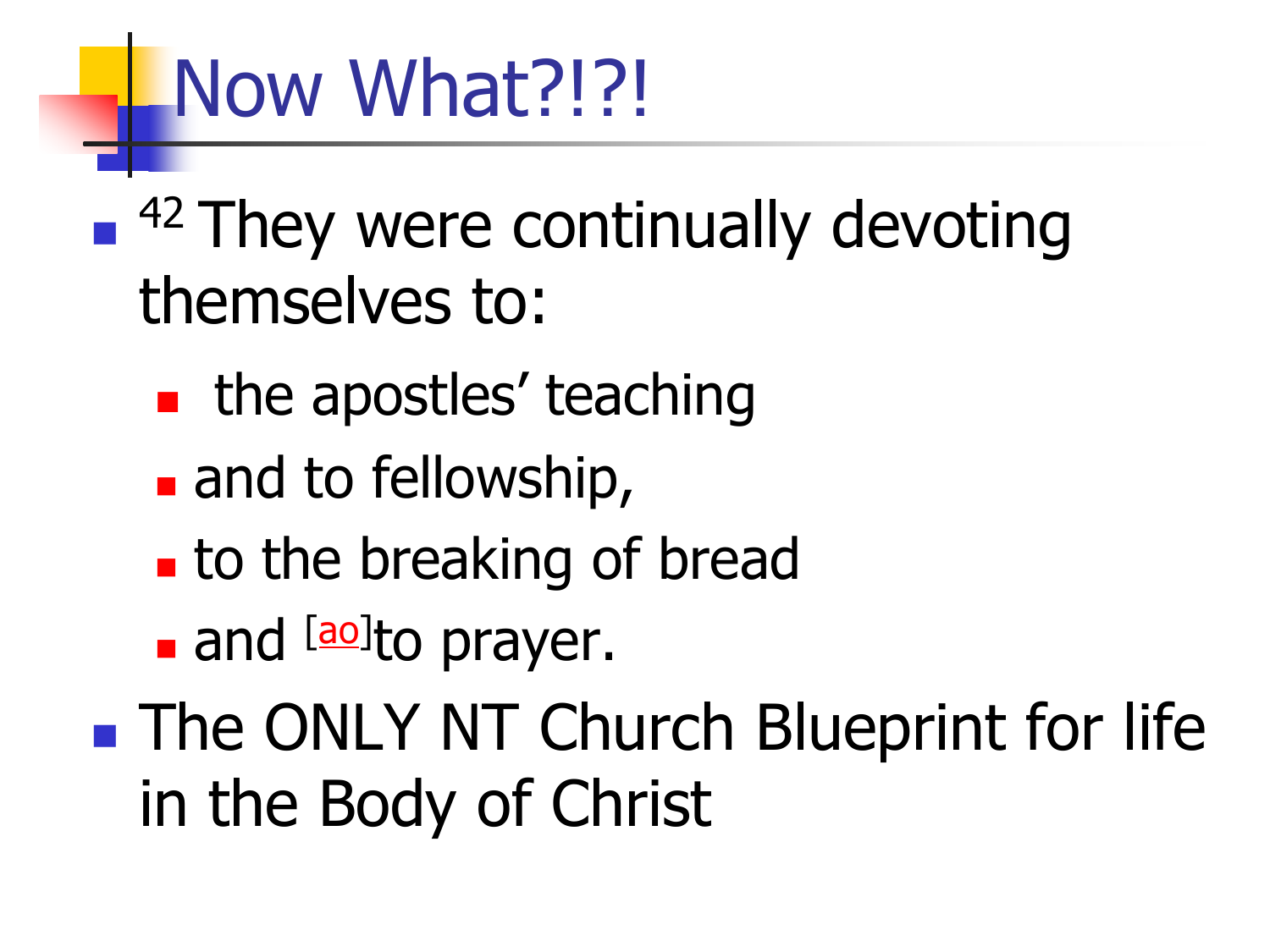#### Walter Heidenreich



"You Americans have God in a Teaching Box. You always think you have to be learning something new – accumulating new knowledge about something, thinking that there is some new insight or idea out there that you have been missing, and if you could just find it and learn it, you would finally get what you need from God.

You are wrong. You don't need to learn something new. You need to be obedient to and start practicing what you already know. Get God out of the Box and let him BE GOD in your life."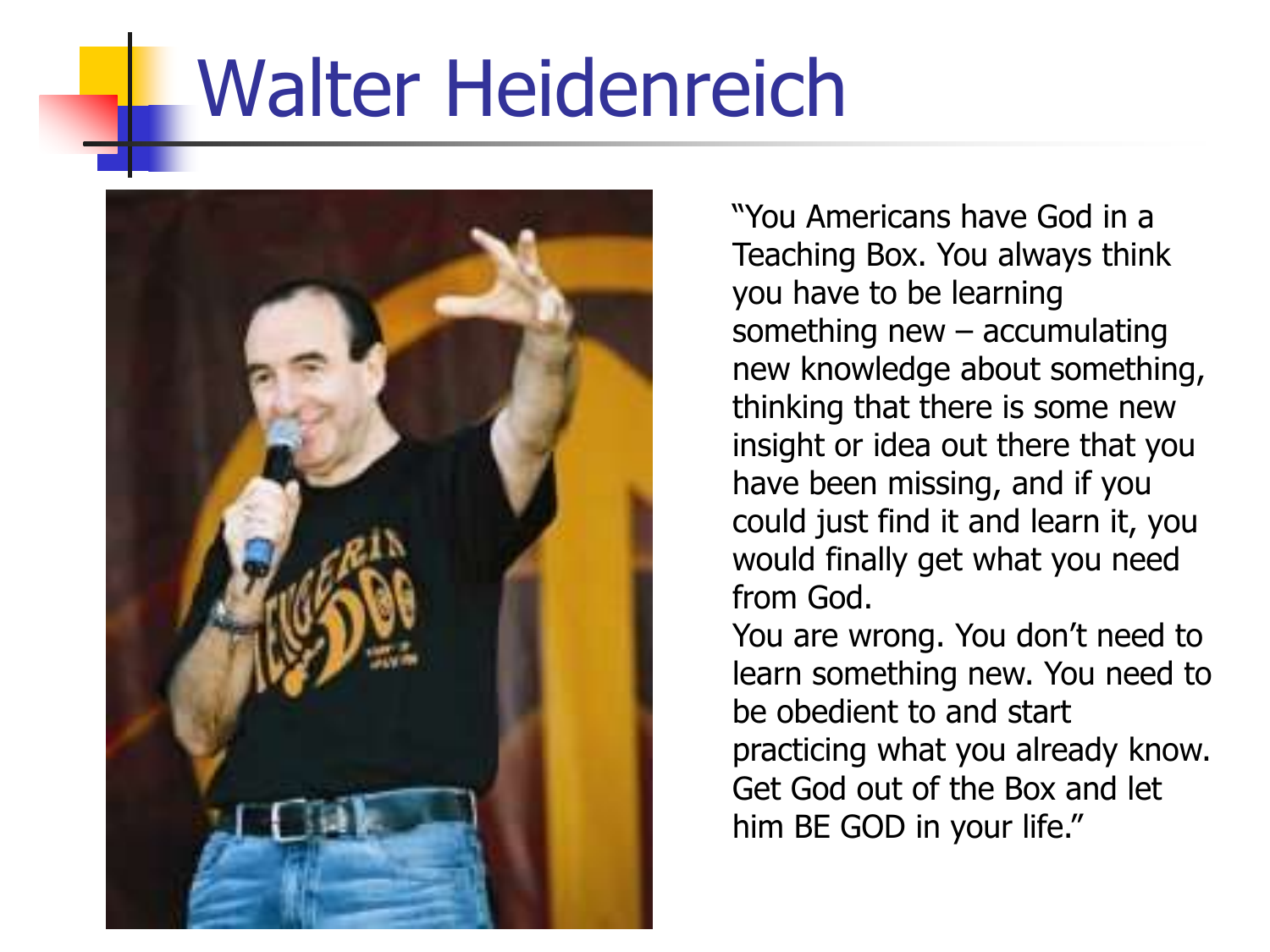## Church Life out of Balance?

- **Quick Check** 
	- **the apostles' teaching**
	- **and to fellowship,**
	- **to the breaking of bread**
	- and **laol** to prayer.
- Where are you/us/everyone weakest?
- **Prayer –primary relationship connnection** 
	- **Petition where we ask/tell God**
	- **Prophetic Where we listen and obey God**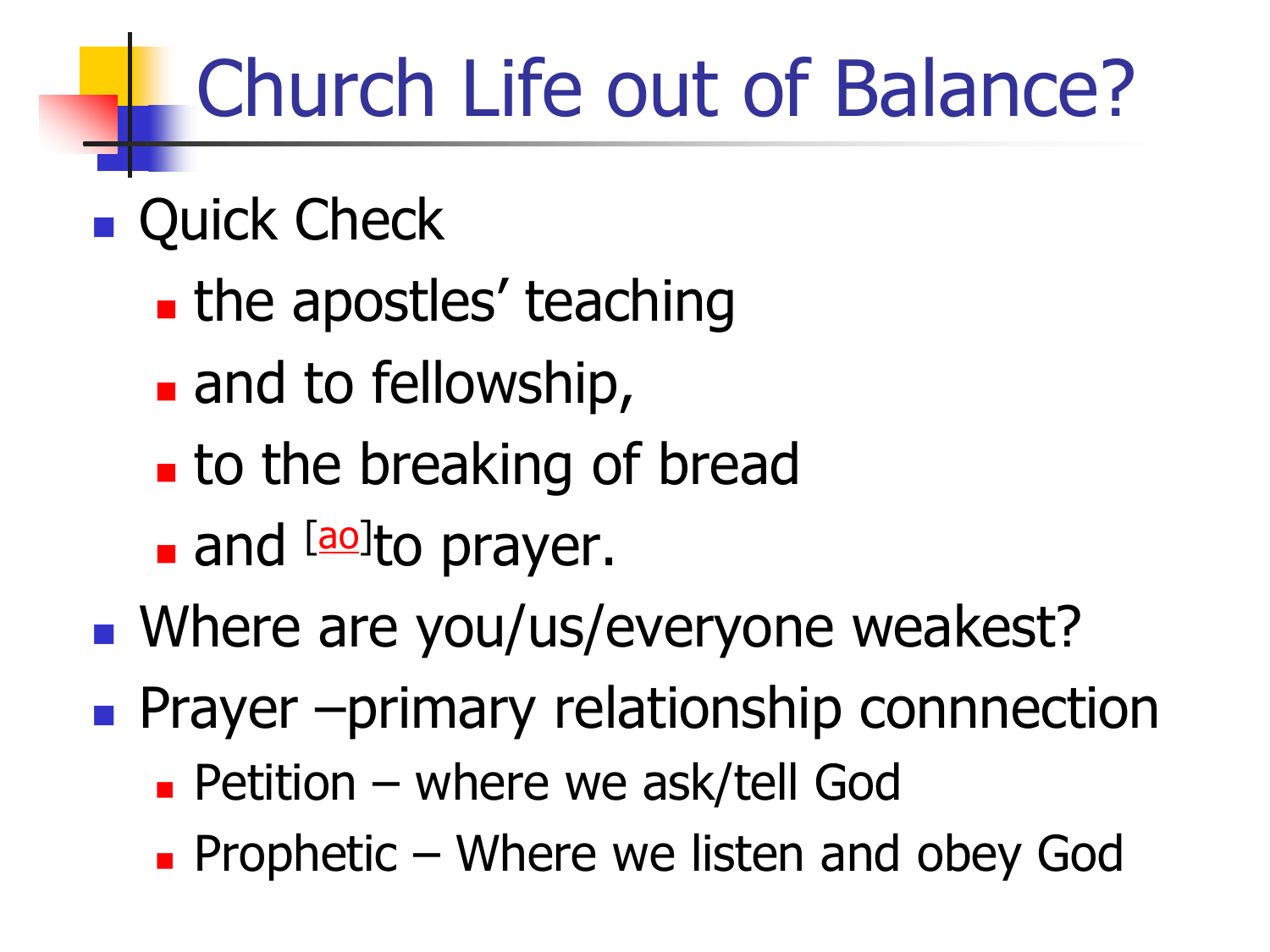### What Happened Next?

- "Everyone kept feeling a sense of **awe;** and many wonders and <sup>[[aq\]](https://www.biblegateway.com/passage/?search=Acts+2&version=NASB#fen-NASB-26993aq)</sup>signs were taking place through the apostles." Acts 2:43 – **God Showed UP!!!!**
- Phobos run away in the face of a terrible threat
- $\blacksquare$  Christians repurposed that word  $\blacksquare$
- **They had a personal encounter with something or** someone of immense and astonishing power, and for a second they felt like running away, but then they felt safe and loved, and it left them in a perpetual state of awe, amazement, anticipation, excitement, and gratitude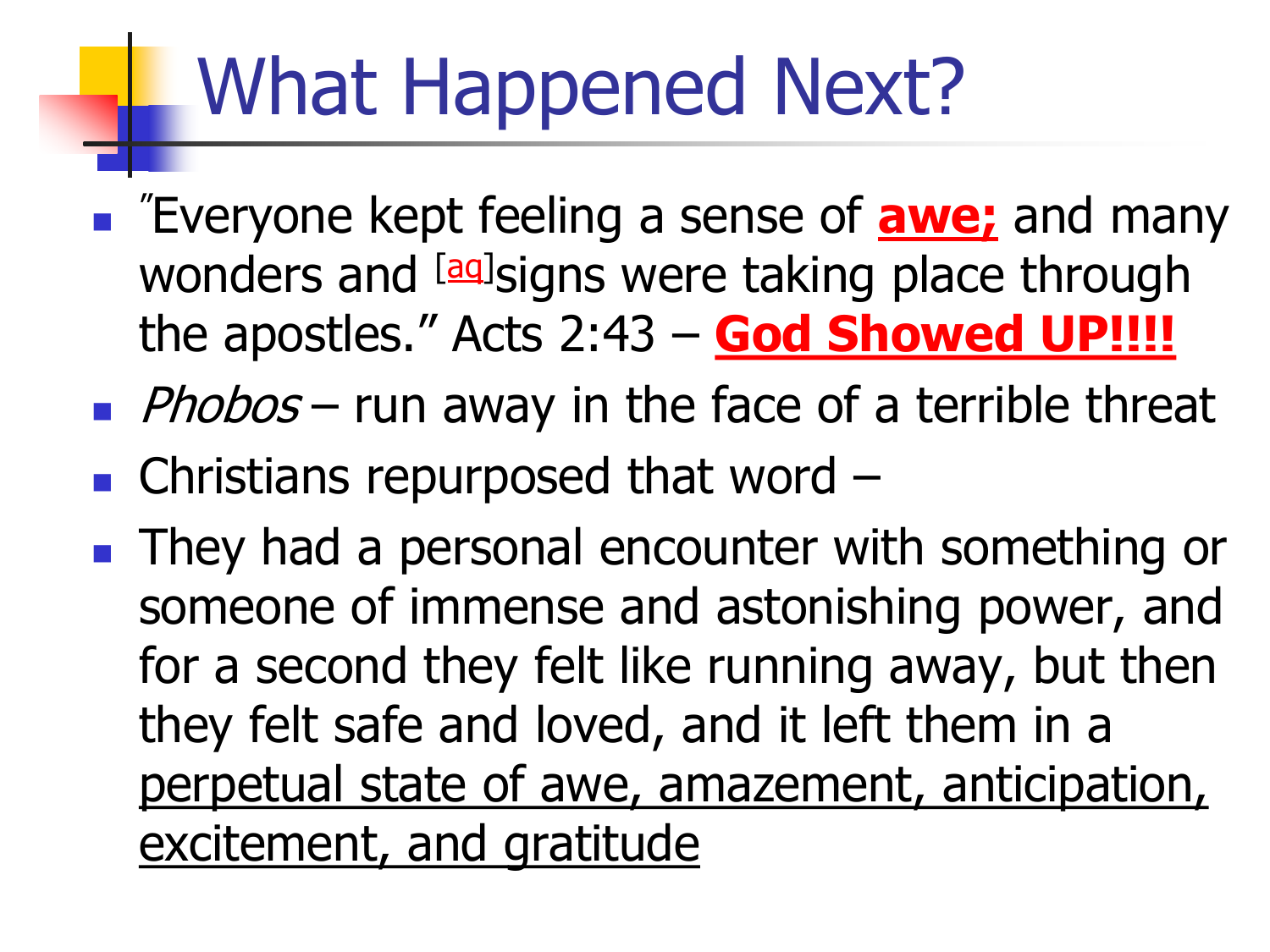### Our God is TOO SMALL!!!

- Does this account of church life describe your daily experience as a follower of Christ? AWE?
- **Notainally 1.5 When is the last time you even felt like that in** church, or in any aspect of your Christian experience? Or EVER? WHY? WHAT HAPPENED?
- **E** "Now to Him who is able to do far more **abundantly beyond all that we ask or think, according to the power that works within**  us, <sup>21</sup> to Him *be* the **glory in the church and in Christ Jesus** to all ge[n](https://www.biblegateway.com/passage/?search=Ephesians+3&version=NASB#fen-NASB-29273n)erations [n] forever and ever. Amen." Eph 3:20-21